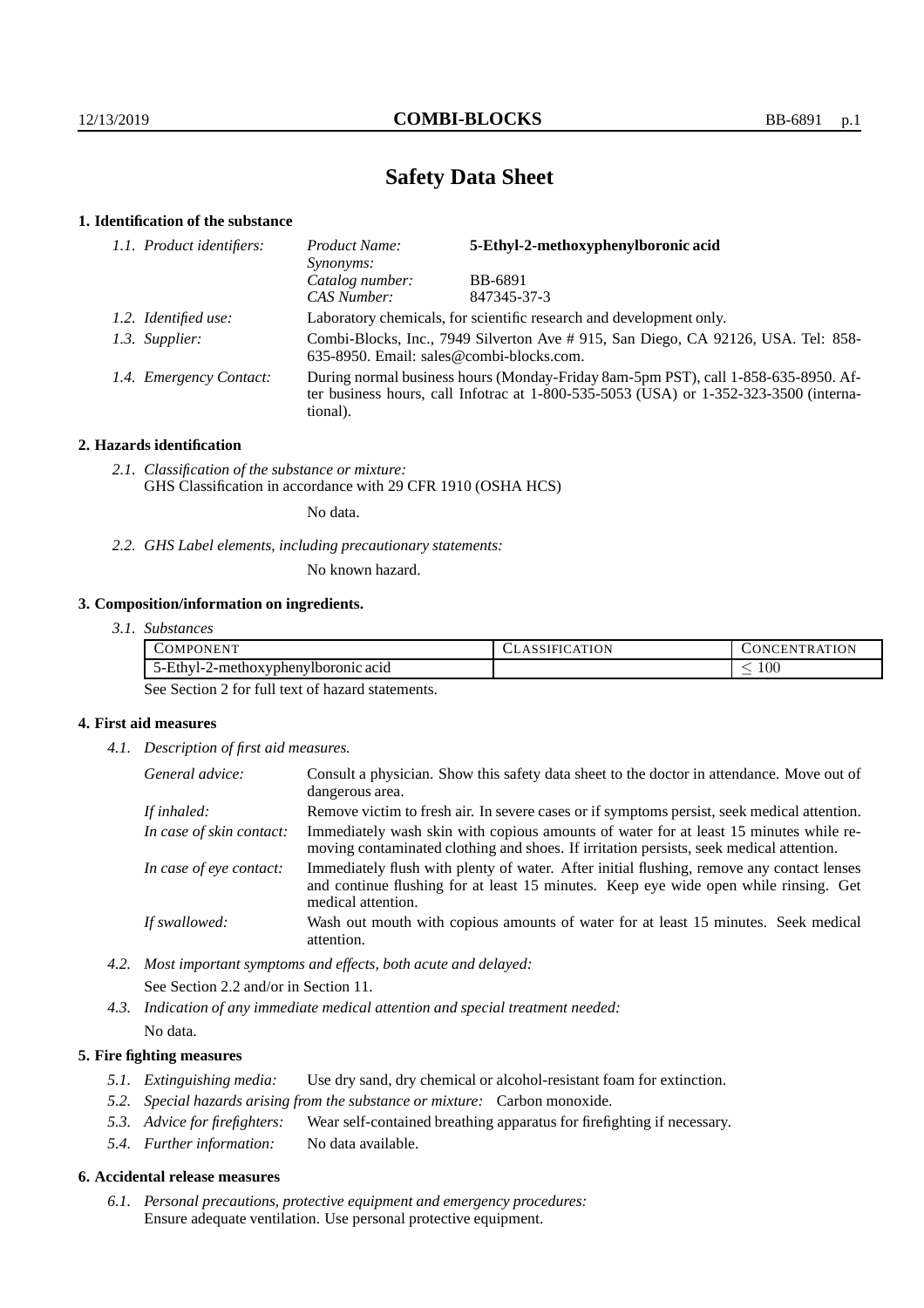|      | 6.2. Environmental precautions:                                                                                                                                                                                                                            |                                                                                                                                                                                                                                                                    |  |  |  |
|------|------------------------------------------------------------------------------------------------------------------------------------------------------------------------------------------------------------------------------------------------------------|--------------------------------------------------------------------------------------------------------------------------------------------------------------------------------------------------------------------------------------------------------------------|--|--|--|
|      | Should not be released into the environment. See Section 12 for additional ecological information.                                                                                                                                                         |                                                                                                                                                                                                                                                                    |  |  |  |
|      | 6.3. Methods and materials for containment and cleaning up:                                                                                                                                                                                                |                                                                                                                                                                                                                                                                    |  |  |  |
|      | Sweep up or vacuum up spillage and collect in suitable container for disposal.                                                                                                                                                                             |                                                                                                                                                                                                                                                                    |  |  |  |
|      | 6.4. Reference to other sections:                                                                                                                                                                                                                          |                                                                                                                                                                                                                                                                    |  |  |  |
|      |                                                                                                                                                                                                                                                            | Refer to protective measures listed in Sections 8 and 13.                                                                                                                                                                                                          |  |  |  |
|      | 7. Handling and storage                                                                                                                                                                                                                                    |                                                                                                                                                                                                                                                                    |  |  |  |
|      |                                                                                                                                                                                                                                                            | 7.1. Precautions for safe handling: Avoid contact with skin and eyes. Avoid inhalation of vapour or mist. Keep away<br>from sources of ignition - No smoking. Take measures to prevent the build up of electro-<br>static charge. For precautions see section 2.2. |  |  |  |
|      | 7.2. Conditions for safe storage, including any incompatibilities: Store refrigerated. Keep container tightly closed in<br>a dry and well-ventilated place. Containers which are opened must be carefully resealed<br>and kept upright to prevent leakage. |                                                                                                                                                                                                                                                                    |  |  |  |
|      | 7.3. Specific end use(s):                                                                                                                                                                                                                                  | Laboratory chemicals, for scientific research and development only.                                                                                                                                                                                                |  |  |  |
|      | 8. Exposure Controls / Personal protection                                                                                                                                                                                                                 |                                                                                                                                                                                                                                                                    |  |  |  |
|      | 8.1. Control parameters:                                                                                                                                                                                                                                   |                                                                                                                                                                                                                                                                    |  |  |  |
|      | Components with workplace control parameters: Contains no substances with occupational exposure limit values.                                                                                                                                              |                                                                                                                                                                                                                                                                    |  |  |  |
| 8.2. | <i>Exposure controls:</i>                                                                                                                                                                                                                                  |                                                                                                                                                                                                                                                                    |  |  |  |
|      | Appropriate engineering controls: Ensure that eyewash stations and safety showers are close to the workstation<br>location. Ensure adequate ventilation, especially in confined areas.                                                                     |                                                                                                                                                                                                                                                                    |  |  |  |
|      | Personal protective equipment:                                                                                                                                                                                                                             |                                                                                                                                                                                                                                                                    |  |  |  |
|      | Eye/face protection:                                                                                                                                                                                                                                       | Wear appropriate protective eyeglasses or chemical safety goggles as described by OSHA's<br>eye and face protection regulations in 29 CFR 1910.133 or European Standard EN166.                                                                                     |  |  |  |
|      | Skin protection:                                                                                                                                                                                                                                           | Handle with gloves. Gloves must be inspected prior to use. Use proper glove removal<br>technique (without touching glove's outer surface) to avoid skin contact with this product                                                                                  |  |  |  |

# **8. Exposure Controls / Personal protection**

| Eye/face protection:               | Wear appropriate protective eyeglasses or chemical safety goggles as described by OSHA's<br>eye and face protection regulations in 29 CFR 1910.133 or European Standard EN166.                                                                                                                                         |  |  |
|------------------------------------|------------------------------------------------------------------------------------------------------------------------------------------------------------------------------------------------------------------------------------------------------------------------------------------------------------------------|--|--|
| Skin protection:                   | Handle with gloves. Gloves must be inspected prior to use. Use proper glove removal<br>technique (without touching glove's outer surface) to avoid skin contact with this product.<br>Dispose of contaminated gloves after use in accordance with applicable laws and good<br>laboratory practices. Wash and dry hands |  |  |
| <b>Body Protection:</b>            | Complete suit protecting against chemicals, Flame retardant antistatic protective clothing.<br>The type of protective equipment must be selected according to the concentration and<br>amount of the dangerous substance at the specific workplace.                                                                    |  |  |
| Respiratory protection:            |                                                                                                                                                                                                                                                                                                                        |  |  |
| Control of environmental exposure: | Prevent further leakage or spillage if safe to do so. Do not let product enter<br>drains.                                                                                                                                                                                                                              |  |  |

# **9. Physical and chemical properties**

*9.1. Information on basic physical and chemical properties*

| (a)                | Appearance:                                   | Solid        |
|--------------------|-----------------------------------------------|--------------|
| (b)                | Odour:                                        | No data      |
| (c)                | Odour Threshold:                              | No data      |
| (d)                | $pH$ :                                        | No data      |
| (e)                | Melting point/freezing point:                 | $80 - 90$ °C |
| (f)                | Initial boiling point and boiling range:      | No data      |
| (g)                | Flash point:                                  | No data      |
| (h)                | Evaporatoin rate:                             | No data      |
| (i)                | Flammability (solid, gas):                    | No data      |
| (j)                | Upper/lower flammability or explosive limits: | No data      |
| (k)                | Vapour pressure:                              | No data      |
| (1)                | Vapour density:                               | No data      |
| (m)                | Relative density:                             | No data      |
| (n)                | Water solubility:                             | No data      |
| $\left( 0 \right)$ | Partition coefficient: n-octanol/water:       | No data      |
| (p)                | Auto-ignition:                                | No data      |
| (q)                | Decomposition temperature:                    | No data      |
| (r)                | Viscosity:                                    | No data      |
| (s)                | Explosive properties:                         | No data      |
| (t)                | Oxidizing properties:                         | No data      |
|                    |                                               |              |